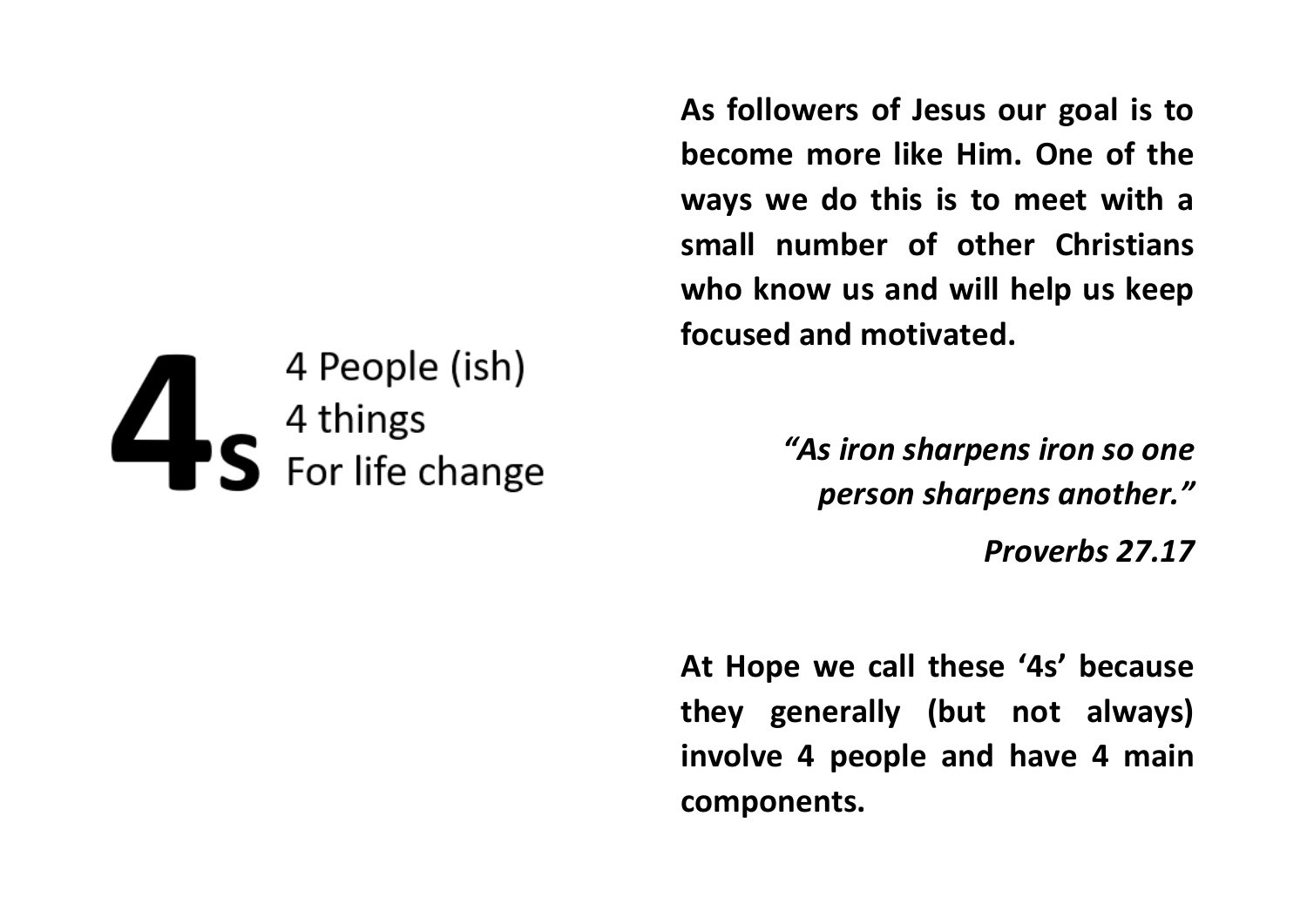#### **4 People**

**3 or 4 people are ideal so you can know the detail of each other's lives.** 

**Men meet with men, and women meet with women. Or some find this works well within marriages, forming a 4 together with another couple.** 

**Let Chris know if you're forming a 4 or would like to join one: [chris.bond@hopechapel.co.uk.](mailto:chris.bond@hopechapel.co.uk)**



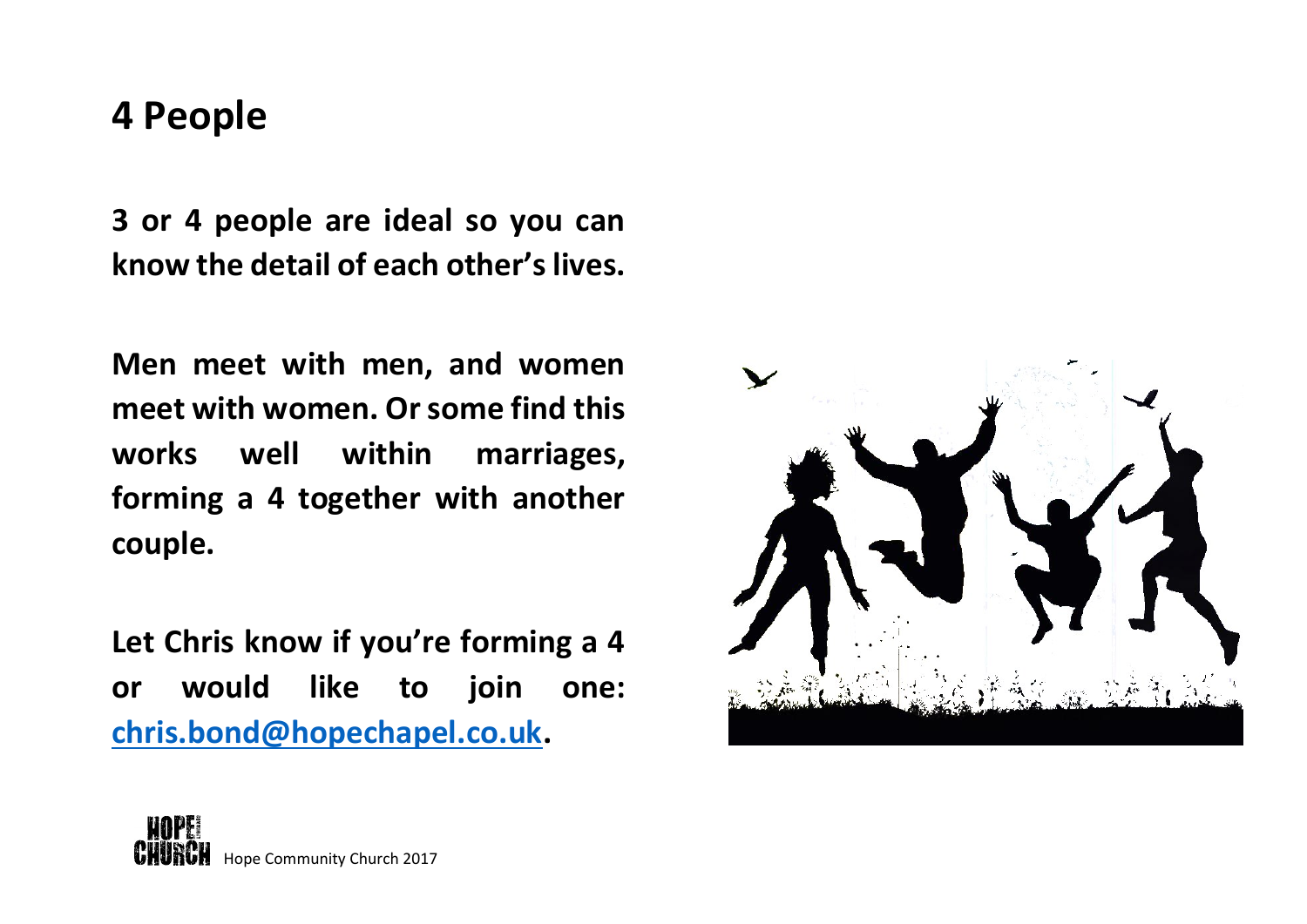## **4 Things**

**When you meet regularly think about having these 4 components within your time together. You will probably spend more time on one or two of them in each session but find a healthy balance of the four over time.** 

- **1. Your Jesus Story**
- **2. Progress**
- **3. Practices**
- **4. Prayer**

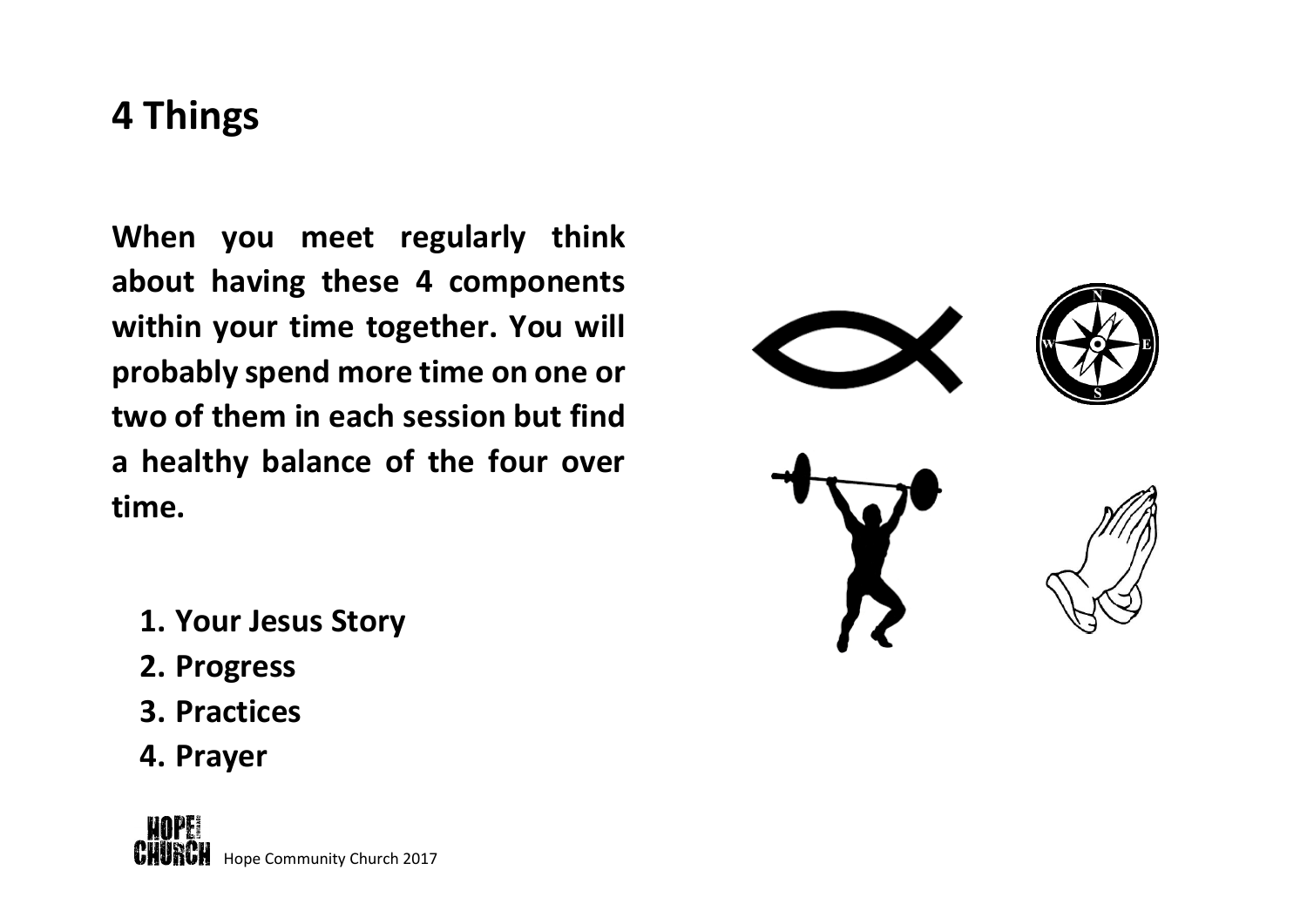#### **1. Your Jesus Story**

- **We each have a story of how we came to meet and follow Jesus. Know the story of the others in your 4.**
- **We each have an 'Original Design,' particular gifts and callings. Know the Original Design of others in your 4 and encourage them to live it.**
- **We are called to share the Jesus story with others around us. We often refer to this in Hope as our 'Out' or place of mission.**





*During their persecution by the Roman Empire, Christians used the fish symbol to show other believers that they belonged to Jesus.*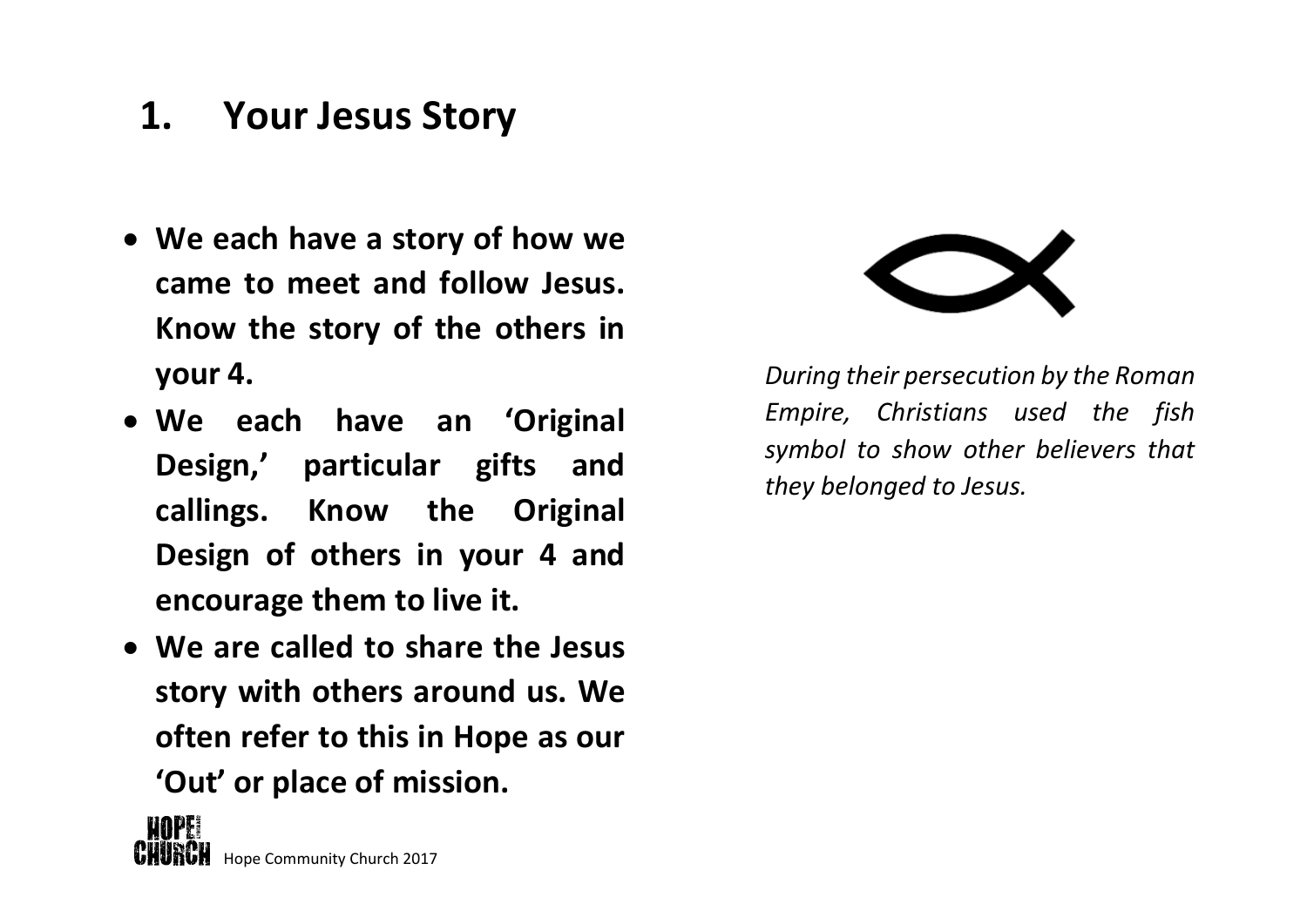#### **2. Progress**

**To follow Jesus is to be a life-long learner, constantly becoming more like Him through the ups and downs of life.** 

**As a 4 we encourage and gently challenge each other in this journey of change. "What's Jesus saying to you?" "Well done for persevering." "I think this bit of the bible might help." "This is your Original Design." "Shall we pray and forgive that person now?"**



*Be transformed by the renewing of your mind. Romans 12.2*

*And the Lord—who is the Spirit makes us more and more like him as we are changed into his glorious image. 2 Corinthians 3.18*

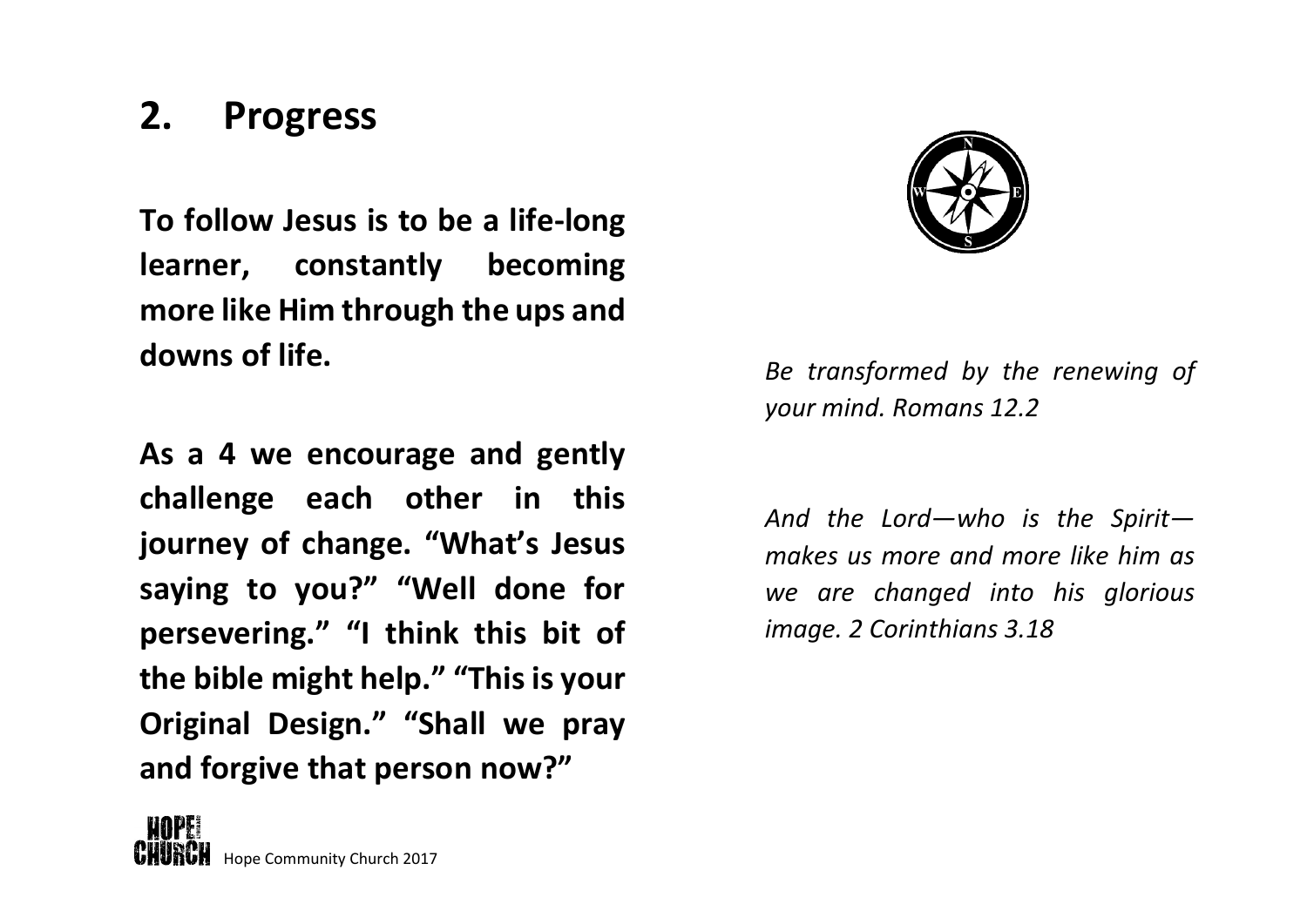## **3. Practices**

**Jesus had regular 'practices' through which He connected with His Father. He would often go off on His own, spent much time in prayer and fasted.** 

**Reading the Bible, praying and other practices are vital for us if we are to grow as followers of Jesus and see His kingdom come around us.** 

**As 4s, encourage each other in your spiritual practices.**





By John-Mark Comer, New Wine 2017

**Tip: Start small. Buil<sup>d</sup> <sup>f</sup>rom there.**

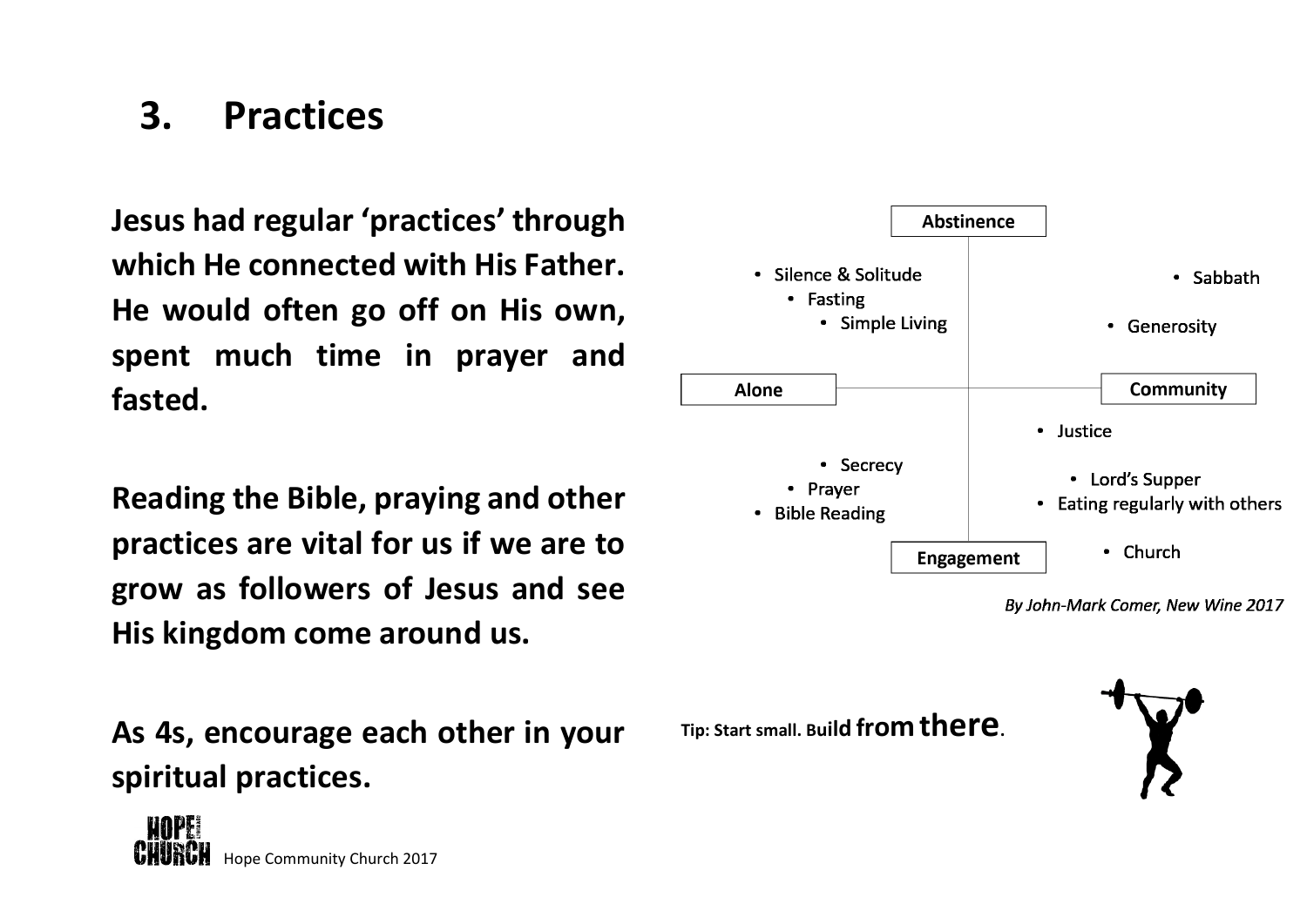### **4. Prayer**

- **Pray for each other to be filled with the Holy Spirit.**
- **Pray for each other's 'people of peace'**



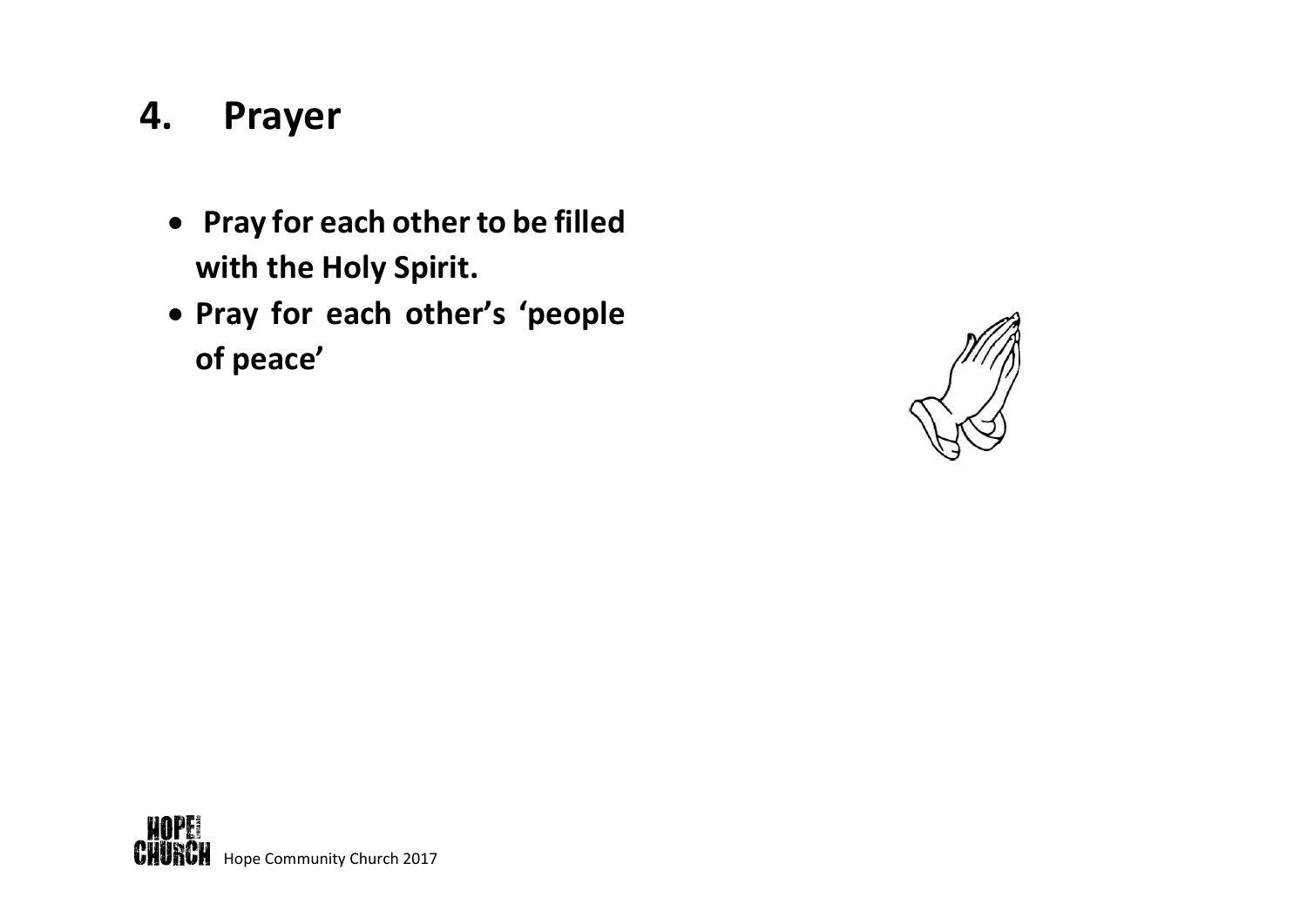## **Recommended Reading**

*Garden City* **by John Mark Comer** *Divine Conspiracy* **by Dallas Willard** *Calvary Road* **by Roy Hession**

# **Hope's Resources**

**Up In Out blogs including People of Peace and transparent relationships [http://hopechapel.co.uk/category/](http://hopechapel.co.uk/category/up-in-out/) [up-in-out/](http://hopechapel.co.uk/category/up-in-out/)**

**The Living Free Course – dates and sign up through the office.** 

**Marginal Gains (relating to 'Practices') blog** 

**[http://hopechapel.co.uk/blog/blue](http://hopechapel.co.uk/blog/bluebells-and-bicycles-marginal-gains/) [bells-and-bicycles-marginal-gains/](http://hopechapel.co.uk/blog/bluebells-and-bicycles-marginal-gains/)**